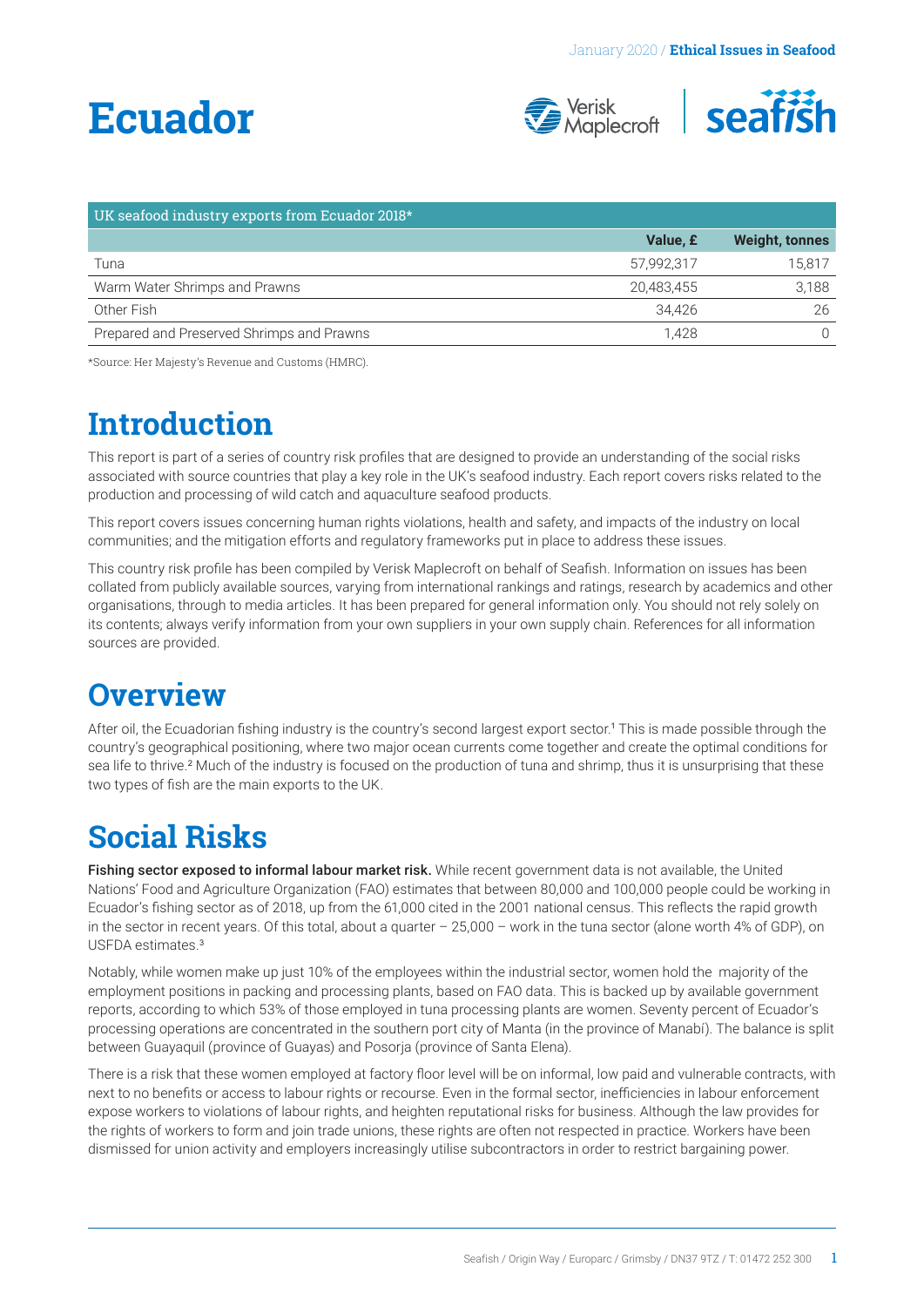<span id="page-1-0"></span>Forced labour continues to occur, particularly in the informal sector. Ecuador is ranked in Tier 2 in the US Department of State's 2019 Trafficking in Persons report, which says that human traffickers exploit domestic and foreign victims in Ecuador, while traffickers also exploit victims from Ecuador abroad. Within the country traffickers exploit Ecuadorean men, women and children in sex trafficking and forced labour, in shrimp farming and fishing (as well as domestic service, begging, banana and palm plantations, floriculture, sweatshops, street vending, mining and other areas of the informal economy).[4](#page-3-0)

Similarly, the US-based labour rights and auditing NGO, Verité, has conducted field research on working conditions and the risk of human trafficking in Ecuador's seafood sector.<sup>[5](#page-3-0)</sup> Its research findings (not publicly available bar an executive summary) demonstrated intersections between human rights, IUU fishing, seafood fraud, and organised crime. It found evidence, both in medium and small-scale fishing in Ecuador, of forced labour such as recruitment deception, indebtedness and coerced participation in illegal activities, including drug trafficking.

Ecuador is ranked at No.123/1[6](#page-3-0)7 in the Walk Free Foundation 2019 Global Slavery Index,<sup>6</sup> with an estimated 39,300 persons in modern slavery. Notably, the country has an increasing 'vulnerability to slavery' risk, at 41.27/100. This reflects the approximately 500,000 very vulnerable Venezuelan migrants now in the country.

## **Regulations and risk mitigation**

Ecuador to crack down on illegal fishing following concerns by the European Commission. The EU has issued Ecuador a yellow card warning over concerns on its current legal framework, which does not sufficiently address the fight against illegal, unreported and unregulated (IUU) fishing. This warning could potentially lead to sanctions on Ecuadorian imports into the EU, or possibly exclusion of the country's fish exports from the EU market. The warning acts as a second chance for Ecuador to take measures to correct the situation within a reasonable time period.

Guillermo Moran, director of Ecuador's Tuna Conservation Group (Tunacons) has been working with the government over the past year on a preparation of a national plan for industrial tuna fishing (NAP Tuna).[7](#page-3-0) The purpose of this is to "strengthen all processes for sustainability of the resource and industry", Morgan said. This plan will be periodically reviewed to ensure that it is up to date with new provisions at national or Inter American Tropical Tuna-Commission (IATTC) level.

## **International conventions and rankings**

The following tables indicate which international labour conventions Ecuador has ratified. The ratification of these conventions is a good indicator of a source country's commitment to enforcing internationally accepted best practices in the seafood industry when combined with thorough national legislation and well-resourced enforcement mechanisms.

| International Labour Organisation (ILO) Conventions                     | Ratification |
|-------------------------------------------------------------------------|--------------|
| Freedom of Association and Protection of the Right to Organise (No. 87) | Yes          |
| Right to Organise and Collective Bargaining (No. 98)                    | Yes          |
| Forced Labour (No. 29)                                                  | <b>No</b>    |
| Abolition of Forced Labour (No. 105)                                    | Yes          |
| Equal Remuneration (No. 100)                                            | Yes          |
| Discrimination (Employment and Occupation) (No. 111)                    | Yes          |
| Minimum Age (No. 138)                                                   | Yes          |
| Worst Forms of Child Labour (No. 182)                                   | Yes          |
| Hours of Work (Industry) (No.1)                                         | <b>No</b>    |
| Weekly Rest (Industry) (No.14)                                          | Yes          |
| Protection of Wages (No. 95)                                            | Yes          |
| Minimum Wage Fixing (No.131)                                            | Yes          |
| Occupational Safety and Health (No. 155)                                | <b>No</b>    |
| Occupational Health Services (No. 161)                                  | <b>No</b>    |
| Labour Inspection (No. 81)                                              | Yes          |
| Private Employment Agencies (No. 181)                                   | <b>No</b>    |
| Work in Fishing Convention (No. 188)                                    | <b>No</b>    |
| Maritime Labour Convention (No. 186)                                    | <b>No</b>    |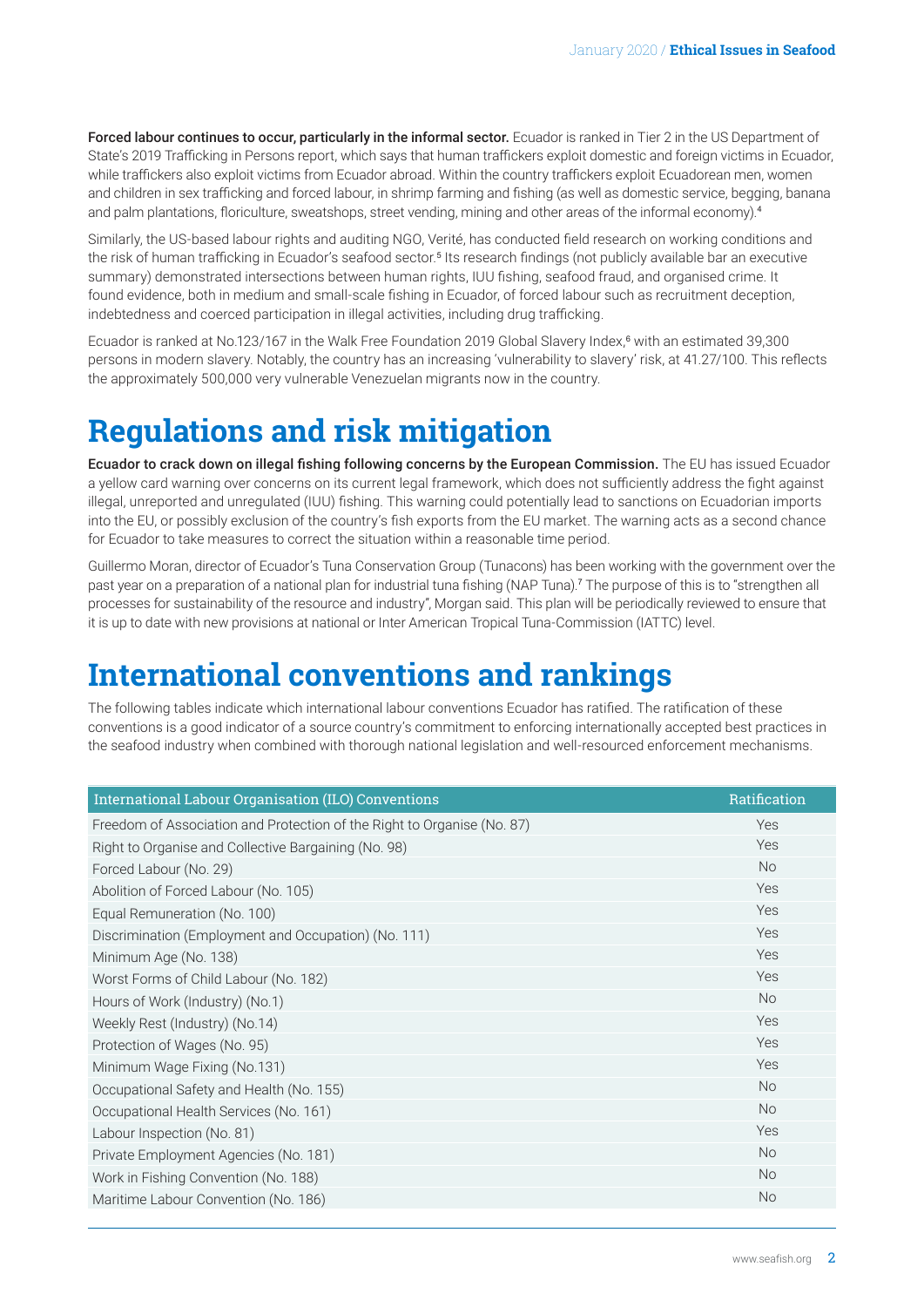<span id="page-2-0"></span>

| <b>United Nations (UN) Conventions</b>                                                                                                                     | <b>Ratification</b> |
|------------------------------------------------------------------------------------------------------------------------------------------------------------|---------------------|
| Convention against Transnational Organized Crime and the Protocol to Prevent, Suppress and<br>Punish Trafficking in Persons, Especially Women and Children | Yes                 |
| Convention against Transnational Organized Crime                                                                                                           | <b>Yes</b>          |
| Convention for the Suppression of the Traffic in Persons and of the Exploitation and the<br>Prostitution of Others                                         | <b>Yes</b>          |
| Convention on the Protection of the Rights of All Migrant Workers and Members of Their Families                                                            | Yes                 |
| Convention to Suppress the Slave Trade and Slavery                                                                                                         | Yes                 |
| Supplementary Convention on the Abolition of Slavery, Slave Trade and Institutions and Practices<br>Similar to Slavery                                     | Yes                 |

| Other Conventions                                                                            | <b>Ratification</b> |
|----------------------------------------------------------------------------------------------|---------------------|
| FAO Agreement on Port State Measures to Prevent, Deter and Eliminate Illegal, Unreported and | No                  |
| Unregulated Fishing                                                                          |                     |

## **Rankings in global indices**

#### **US Department of State Trafficking in Persons (TIP) Report**

The TIP report is released annually by the US Department of State and offers a summary of the laws and enforcement efforts of various countries with respect to human trafficking. Specifically, it ranks countries based on a '3P paradigm' of prosecuting traffickers, protecting victims and preventing crime. Scoring on these elements is then collated to give each country a ranking. The rankings range from Tier 1, which indicates governments of countries that fully comply with the Trafficking Victims Prevention Act (TVPA) minimum standards for the elimination of trafficking to Tier 3 for the governments of countries that do not fully comply with the TVPA's minimum standards and are not making significant efforts to do so.

#### Rating: Tier 2

The Government of Ecuador does not fully meet the minimum standards for the elimination of trafficking but is reported to be making significant efforts to do so.<sup>[8](#page-3-0)</sup>

#### **Global Slavery Index**

The 2018 Global Slavery Index measures the extent of modern slavery country by country, and the steps governments are taking to respond to this issue, to objectively measure progress toward ending modern slavery.

There are two rankings:

1. Rankings of countries by prevalence of the population in modern slavery. Rankings range from 1 to 167 - with 1 the worst and 167 the best, in terms of the prevalence of slavery.

2. Rank of countries in terms of Government response to the issue. This is an indication of how governments are tackling modern slavery. This ranking ranges from AAA at the top to D at the bottom, with AAA denoting the most effective and comprehensive Government response.

#### For prevalence Ecuador ranks: 123/167 (where a ranking of 1 indicates highest risk).

The Global Slavery Index rates Ecuador as a relatively low risk for the prevalence of forced labour and gives the government a good rating for its response to the issue.[9](#page-3-0)

In terms of Government response Ecuador ranks B. This indicates the government has introduced a response to modern slavery with limited victim support services, a criminal justice framework that criminalises some forms of modern slavery or has recently amended inadequate legislation and policies), a body or mechanisms that coordinate the response, and has policies that provide some protection for those vulnerable to modern slavery. There is evidence that some government policies and practices may criminalise and/or deport victims and/or facilitate slavery. Services may be provided by the International Organisations (IOs)/NGOs with international funding, sometimes with government monetary or in-kind support.